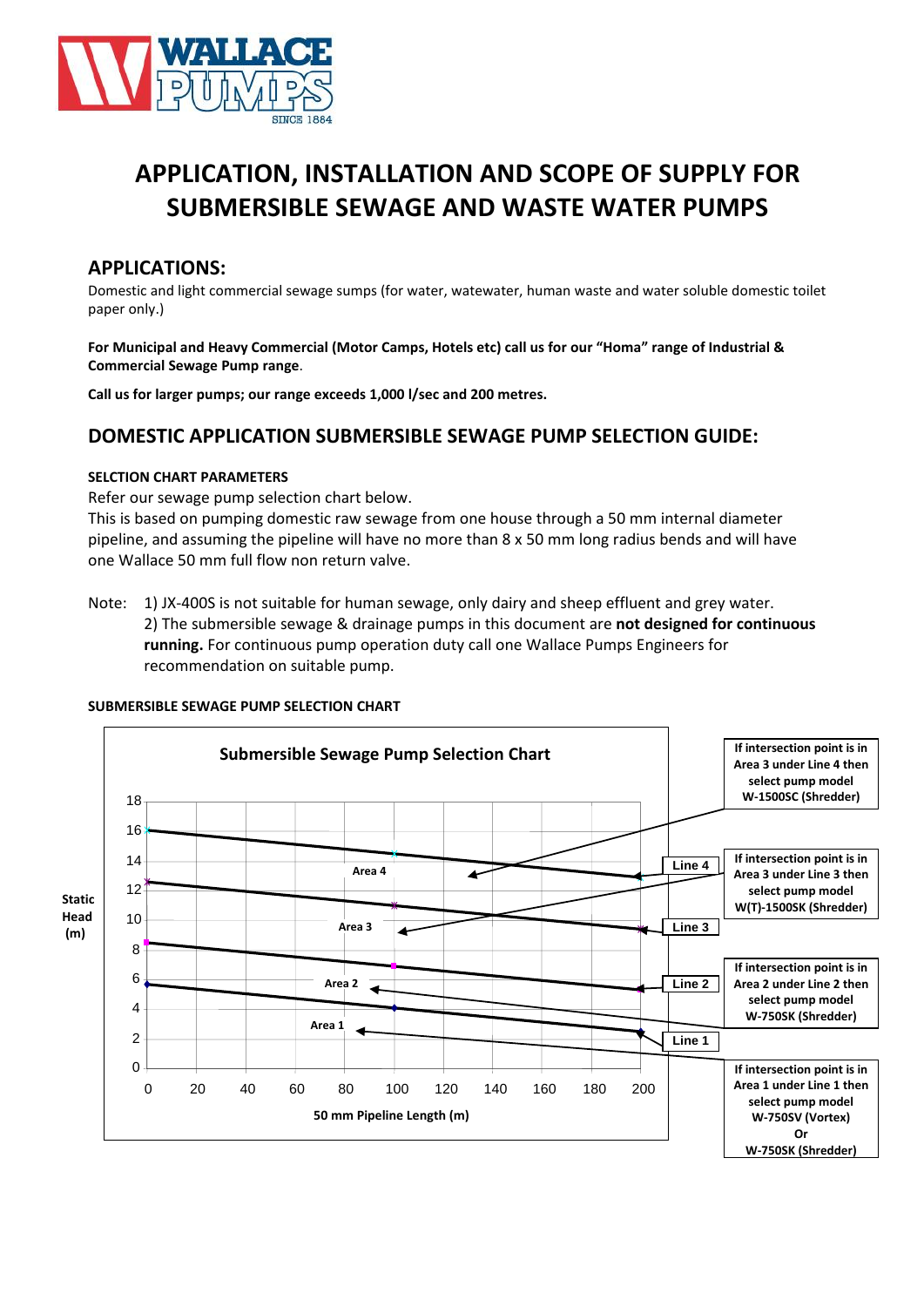

### **PUMP SELECTION STEPS**

**A)** Measure Static Head. This is the vertical difference in height between the bottom of the sump and the highest point in the delivery pipe which is discharging sewage to final delivery point.

Note: The highest point may not necessarily be the final delivery point as in some cases the pipe may drop to the delivery point.

**B)** Mark the above measured Static Head in metres (as explained in point **A**) at the appropriate same value point on the Left Hand Side Vertical "Y" axis of the above chart. Draw a Horizontal line from this marked point across the chart.

**C)** Measure actual length in metres of the 50mm delivery pipe. Mark this measured length in metres at the appropriate same value point on the Bottom Horizontal "X" axis of the above chart. Draw a Vertical line from this marked point upwards. Find out the area where this intersection point of the Horizontal and Vertical lines is in the above chart.

**D)** Select the recommended pump (as shown in above chart)

### **For applications outside the parameters of this chart, please Contact wallace pumps. Our sewage and waste water pump range extends to:-**

Over 60 metres head with vortex impeller. Up to 220 metres head with macerator and progressive cavity pump system. Over 150 mm solids clearance. Delivery sizes over 800 mm diameter, this gives flows of over 1,000 litres per second per pump.

# **SCOPE OF SUPPLY (Wallace Pumps)**

Supply only as per client"s order of following items.

**A)** pump/s. **B)** non return and/or isolating valve/s. **C)** high / low level alarm/s and protection systems against flooding. **D)** control panel/s. **E)** float switch/es or any other items as per order.

- $\triangleright$  Built in float (whereever applicable or with separate float & control box) to start and stop automatically based on the rise & drop of level in sump.
- $\triangleright$  High quality submersible cable of 4m or 5m or 10m length (as applicable).
- $\triangleright$  Integral thermal over heat motor protection for all pumps

### **Shaft sealing systems**

- $\triangleright$  Double mechanical seal in oil chamber, with external lip seal for JX-180, JX-250, JX-400, W-400, W-750, W-1500SK, WT-1500SK & GRP16WA.
- $\triangleright$  Threaded BSPF delivery with matching hosetail, except W-400 which is w/o hosetail.
- $\triangleright$  installation instructions

### **COMPLETION OF INSTALLATION BY OTHERS WILL REQUIRE AT LEAST**

Please refer to installation instructions for full recommendations.

- $\triangleright$  A sump of adequate dimensions to allow full movement of the float switch and to prevent cycling (10 to 15 starts per hour maximum) *see sump dimensions on individual pump specification sheets*
- $\triangleright$  Discharge line should be the same internal diameter as the pumps' discharge size throughout the full length to reduce blockages
- $\triangleright$  A non return valve to prevent back flow into the sump. it must be of the ball type full flow non return valve when pumping sewage, waste water, or solid laden liquids. 1.25 " 32 mm Wallace Part # 5222
	- 2.0 " 50 mm Wallace Part # 3205 (cast iron) or # 5224 (PVC)
	- 3.0 " 80 mm Wallace Part # 2528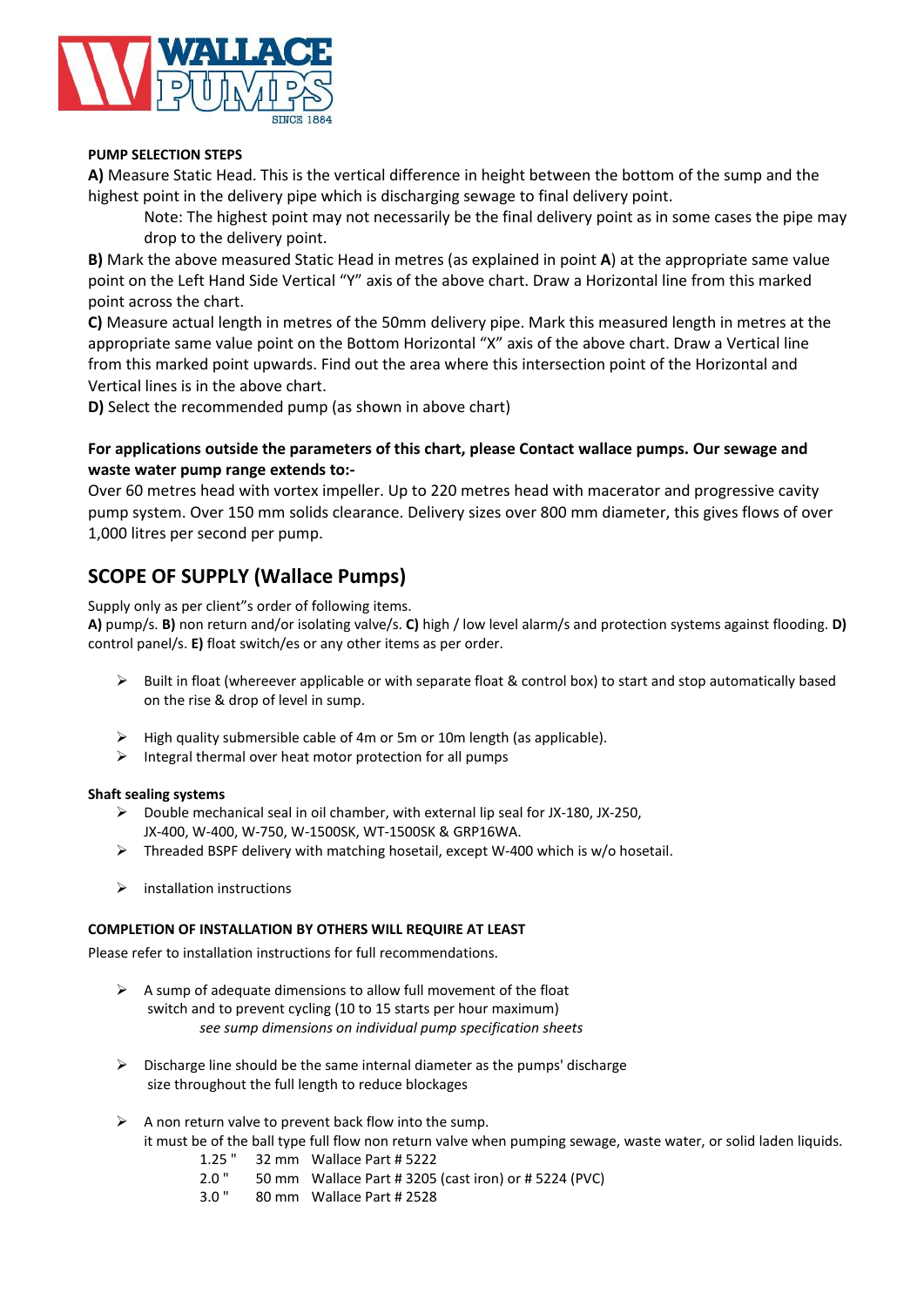

 $\triangleright$  If pumping grey or clear water a flap valve, either with compression fittings or with glued socket connections, maybe used. Refer below.

| Size(inch) | Size(mm)         | Compression                  | Glued End                    |
|------------|------------------|------------------------------|------------------------------|
|            |                  | Connections                  | Connections                  |
| 1"         | 25mm             | Not available                | <b>Wallace Part #1520-10</b> |
| 11/4''     | $32 \text{ mm}$  | <b>Wallace Part #1500-12</b> | <b>Wallace Part #1520-12</b> |
| 11/2''     | 40 <sub>mm</sub> | <b>Wallace Part #1500-15</b> | <b>Wallace Part #1520-15</b> |
| יי כ       | 50 mm            | <b>Wallace Part #1500-20</b> | <b>Wallace Part #1520-20</b> |

Wallace stock sewage non-return valves up to 8", 200 mm. Data available on request.

- $\triangleright$  Lifting rope or chain to raise or lower the pump
	- o **Note:- never lift pump by the power cable. Any damage to pump by lifting with**
	- o **Power cable is not covered under warrantee.**
- $\triangleright$  Junction box or multi-pin plug connection to power supply
- An overload (fuse / curcuit breaker etc) must be installed to suit the full load current of the pump, the trip value must not exceed 250% of the pump's full load current.
- $\triangleright$  A high level alarm is recommended in any situation where warning of a possible overflow is desirable *Wallace Pumps part number 1950610*

Wallace pumps supply optional alarm systems capable of preventing overflows, data is available on request.

# **SUBMERSIBLE PUMP INSTALLATION GUIDELINES**

**If your installation is not as below it will probably lead to unreliable pump operation and invalidate the warranty**

### **Ensure your installation complies with the relevant electrical and plumbing, drainage and builbing code, or any other applicable code or regulation.**

Submersible pumps must not be 'dry mounted' ie: they **must be submerged** in the liquid they are pumping. The only exception are 'A' series Homa brand pumps that are fitted with a cooling jacket, designation "U".

#### **SUMP**

- $\triangleright$  Should be large enough to prevent starting more than 10 to 15 times per hour.
- For sewage, have sloping sides at the bottom to within 50 mm of the pump base, with at least a 30 degree slope to allow all solids to be pumped, and not be of an excessive size that allows the waste to stand for more than 12 hours.
- $\triangleright$  Ensure float switch cannot tangle with anything in the sump, or foul on the sides.
- Provide a lifting chain or nylon rope **do not lift by power cable**.
- $\triangleright$  Ensure pump is stable and cannot fall over

#### **DISCHARGE LINE**

- For sewage do not use delivery pipe with its internal diameter less than the Pumps' discharge / outlet size.
- $\triangleright$  For sewage and solids laden liquids use only a ball type full flow non return valve. This should be installed in a vertical section of the pipe as close to the pump as possible. See wallace pumps price list valves types 50, 208P, 508 and 408.
- $\triangleright$  Provide an easily disconnected mac-union pipe coupling at the top of the sump to facilitate pump removal.
- $\triangleright$  Provide an isolating valve after the non return valve. Ensure it has a through bore of the same size as the pumps' standard discharge size. Isolating valves using bronze components are not recommended for use with sewage.